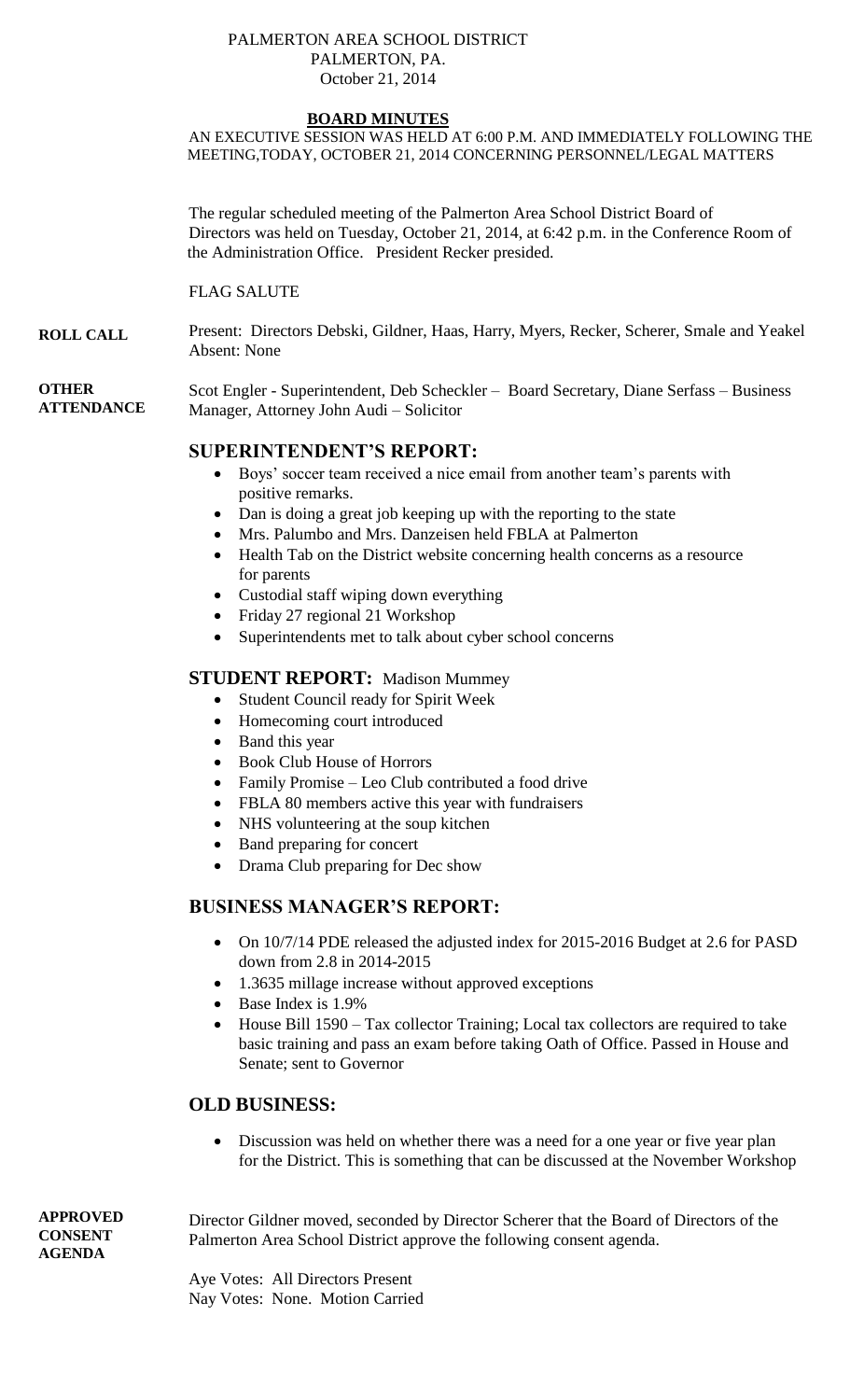# October 21, 2014 **Consent Agenda**

| <b>MINUTES</b>                                         | Approve the minutes from the September 16, 2014 meeting. (attachment on file)                                                                                                                                                                                                                                                                                                                                                                                                                                                                                                                       |
|--------------------------------------------------------|-----------------------------------------------------------------------------------------------------------------------------------------------------------------------------------------------------------------------------------------------------------------------------------------------------------------------------------------------------------------------------------------------------------------------------------------------------------------------------------------------------------------------------------------------------------------------------------------------------|
| <b>FINANCIAL</b><br><b>REPORTS</b>                     | Approve the financial reports listed below: (attachments on file)<br><b>TREASURER'S REPORTS</b><br>$\bullet$<br><b>ACCOUNTS PAYABLE</b><br>$\bullet$<br><b>BUDGET TRANSFERS</b><br>$\bullet$<br><b>GRANTS</b>                                                                                                                                                                                                                                                                                                                                                                                       |
| <b>EXTRA</b><br><b>CURRICULAR</b><br><b>POSITIONS</b>  | Approve the following extracurricular positions for the 2014-2015 school year.<br>Kurt Eckhart as Volunteer Assistant Track Coach<br>Justin Petersen as Head Wrestling Coach<br>$\bullet$<br>Approve the following volunteers:<br>Darrell Crook – Towamensing<br>$\bullet$<br>Thomas Hourt - Band Volunteer<br>$\bullet$<br>Jodie Hourt – Band Volunteer<br>$\bullet$                                                                                                                                                                                                                               |
| <b>SALARY</b><br><b>ADJUSTMENT</b>                     | Approve salary adjustments for horizontal movement on the respective salary levels as per<br>teachers' contract.<br>Michael Brennan B+24 to Masters<br>$\bullet$                                                                                                                                                                                                                                                                                                                                                                                                                                    |
| <b>TUITION RE-</b><br><b>IMBURSEMENTS</b>              | Approve tuition reimbursements. (attachment on file)                                                                                                                                                                                                                                                                                                                                                                                                                                                                                                                                                |
| <b>DJ CONTRACT</b>                                     | Approve the contract of Agreement with Dustin K. Kresge (DJK) for DJ services for school<br>dances retroactive from the beginning of the 2014-2015 school year.                                                                                                                                                                                                                                                                                                                                                                                                                                     |
| <b>USED SOCCER</b><br><b>UNIFORMS</b>                  | Accept bid of \$50.00 from the PHS Girls Soccer Club for the lot of 60 used girls' soccer<br>uniforms.                                                                                                                                                                                                                                                                                                                                                                                                                                                                                              |
|                                                        | <b>End of Consent Agenda</b>                                                                                                                                                                                                                                                                                                                                                                                                                                                                                                                                                                        |
| <b>INSURANCE</b><br><b>RENEWALS</b><br><b>APPROVED</b> | Director Debski moved, seconded by Director Haas that the Board of Directors of the<br>Palmerton Area School District approve the insurance renewal, effective November 12, 2014<br>as follows: (attachment on file)<br>General Package, Boiler and Automobile- ACE Insurance \$ 80,818<br>$\bullet$<br>School Board Legal Liability-SBI Insurance \$20,660<br>$\bullet$<br>Excess Liability (with \$5,000,000 limit) Old Republic \$13,174<br>٠<br>Cyber Risk Insurance-Travelers \$ 6,590<br>٠<br>Terrorism coverage \$132<br>Aye Votes: All Directors Present<br>Nay Votes: None. Motion Carried |
| <b>BUSINESS</b><br><b>MANAGER</b><br><b>APPROVED</b>   | Director Scherer moved, seconded by Director Harry that the Board of Directors of the<br>Palmerton Area School District approve Matthew Sawarynski as Palmerton Area School<br>District Business Manager; effective November 10, 2014 at the starting salary of \$87,500,<br>prorated. Mr. Sawarynski is filling the vacancy created by the resignation of Diane Serfass.<br>Aye Votes: All Directors Present                                                                                                                                                                                       |

Nay Votes: None. Motion Carried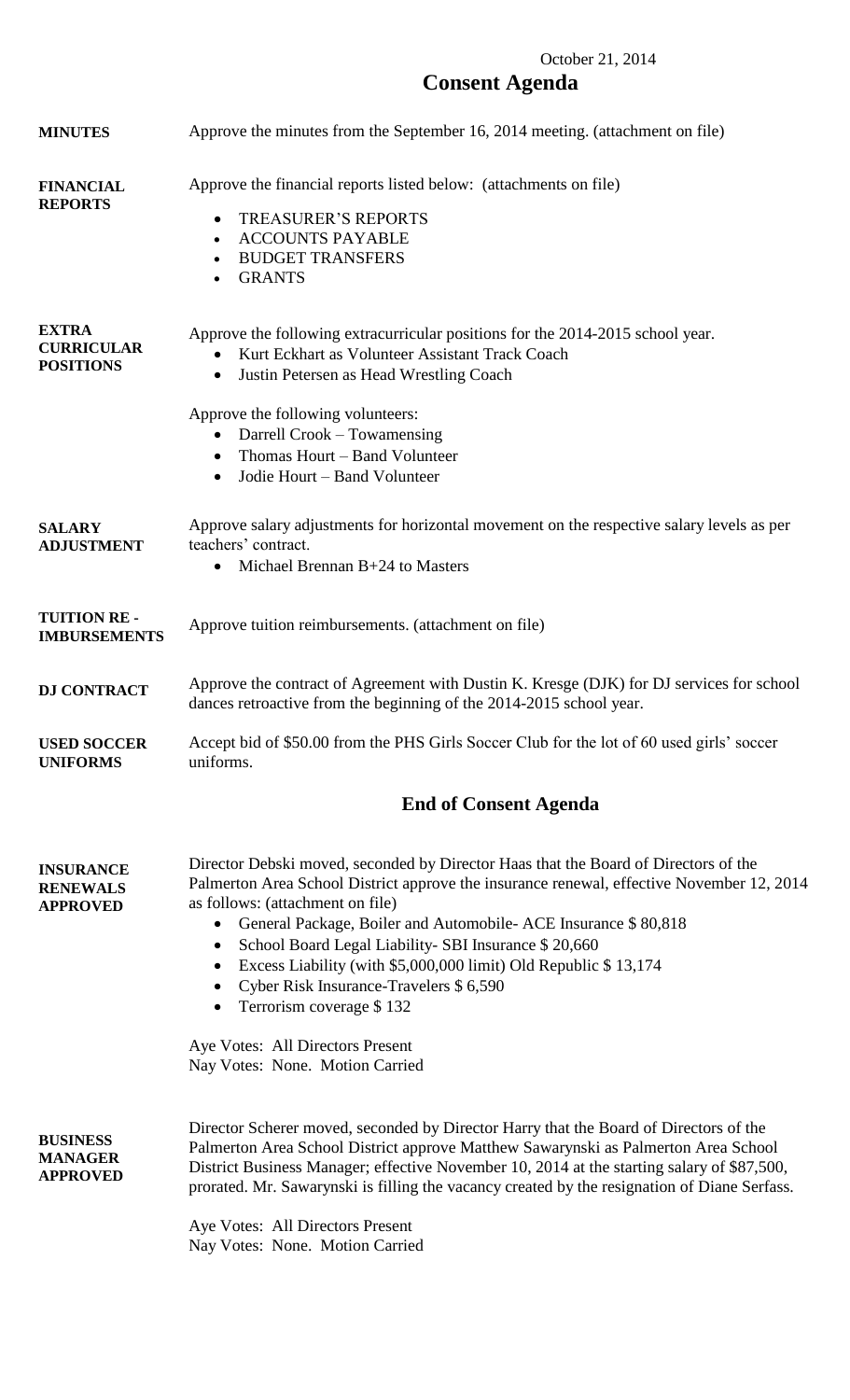#### October 21, 2014

| <b>HS SOCIAL</b><br><b>STUDIES</b><br><b>TEACHER</b><br><b>APPROVED</b> | Director Smale moved, seconded by Director Harry that the Board of Directors of the<br>Palmerton Area School District approve Matthew Kosciolek as HS Social Studies teacher,<br>Masters, Step 1, \$40,362.00 prorated, effective October 27, 2014. Mr. Kosciolek is filling the<br>vacancy created by the resignation of David Lavin.                                                                                                 |
|-------------------------------------------------------------------------|----------------------------------------------------------------------------------------------------------------------------------------------------------------------------------------------------------------------------------------------------------------------------------------------------------------------------------------------------------------------------------------------------------------------------------------|
|                                                                         | Aye Votes: All Directors Present<br>Nay Votes: None. Motion Carried                                                                                                                                                                                                                                                                                                                                                                    |
| <b>INSTRUCTIONAL</b><br><b>ASSISTANT</b><br><b>APPROVED</b>             | Director Yeakel moved, seconded by Director Smale that the Board of Directors of the<br>Palmerton Area School District approve Mary Stahler as Title 1 Instructional Assistant at<br>S.S. Palmer, effective November 1, 2014 at the rate of \$13.38/hour for up to 29.5/hours per<br>week. This is a new position funded through Title 1 monies; if these funds are reduced or<br>become unavailable, this position may be eliminated. |
|                                                                         | Aye Votes: All Directors Present<br>Nay Votes: None. Motion Carried                                                                                                                                                                                                                                                                                                                                                                    |
| <b>RETIREMENT</b><br><b>APPROVED</b>                                    | Director Myers moved, seconded by Director Smale that the Board of Directors of the<br>Palmerton Area School District approve the retirement of Terry Kister, HS/JRHS custodian<br>effective January 19, 2015.                                                                                                                                                                                                                         |
|                                                                         | Aye Votes: All Directors Present<br>Nay Votes: None. Motion Carried                                                                                                                                                                                                                                                                                                                                                                    |
| <b>RESIGNATION</b><br><b>APPROVED</b>                                   | Director Yeakel moved, seconded by Director Debski that the Board of Directors of the<br>Palmerton Area School District approve the resignation of Jessica Nissen from Jr. High<br>cheerleading Advisor position effective October 17, 2014.                                                                                                                                                                                           |
|                                                                         | Aye Votes: All Directors Present<br>Nay Votes: None. Motion Carried                                                                                                                                                                                                                                                                                                                                                                    |
| <b>SUBSTITUTE</b><br><b>CAFÉ EMPLOYEE</b><br><b>APPROVED</b>            | Director Scherer moved, seconded by Director Smale that the Board of Directors of the<br>Palmerton Area School District approve Sandra Gombert as a Substitute Cafeteria Employee<br>effective October 22, 2014.                                                                                                                                                                                                                       |
|                                                                         | Aye Votes: All Directors Present<br>Nay Votes: None. Motion Carried                                                                                                                                                                                                                                                                                                                                                                    |
| <b>DENY</b><br><b>GRIEVANCE</b><br><b>APPROVED</b>                      | Director Myers moved, seconded by Director Haas that the Board of Directors of the<br>Palmerton Area School District deny PAEA Grievance #2014-01.                                                                                                                                                                                                                                                                                     |
|                                                                         | Aye Votes: All Directors Present<br>Nay Votes: None. Motion Carried                                                                                                                                                                                                                                                                                                                                                                    |
|                                                                         | <b>INFORMATION ITEMS:</b> (attachments on file)<br>Enrollment September 30, 2014<br>$\bullet$<br>LCCC September 4, 2014 Board Minutes<br>$\bullet$<br>LCCC President's Desk, October 2014<br>$\bullet$<br>CLIU21 August 18, 2014 Meeting Minutes<br>$\bullet$<br>CCTI News From the Director, September 26, 2014<br>٠<br><b>Charter School Paper</b>                                                                                   |

Board Summary